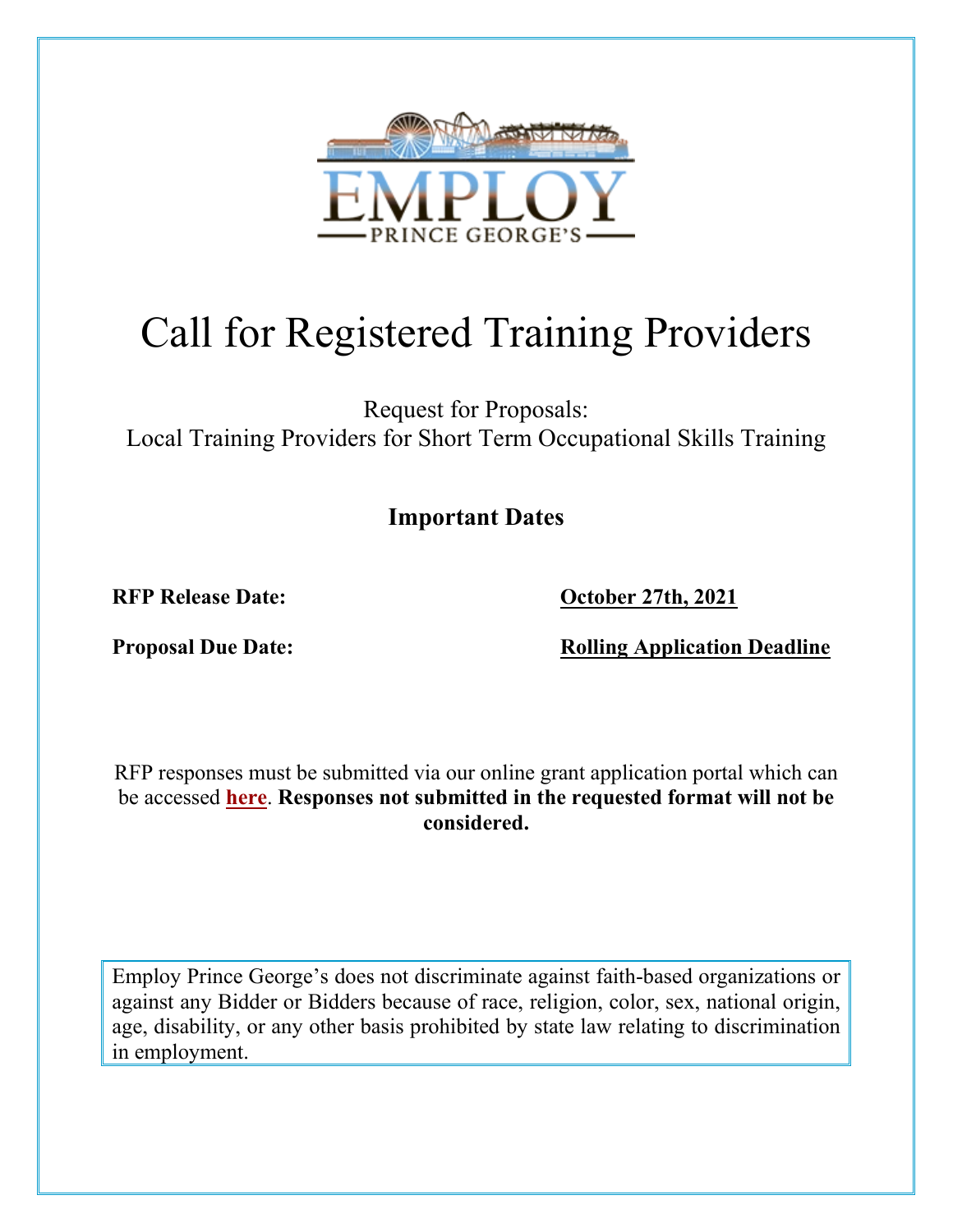## **TABLE OF CONTENTS**

<span id="page-1-0"></span>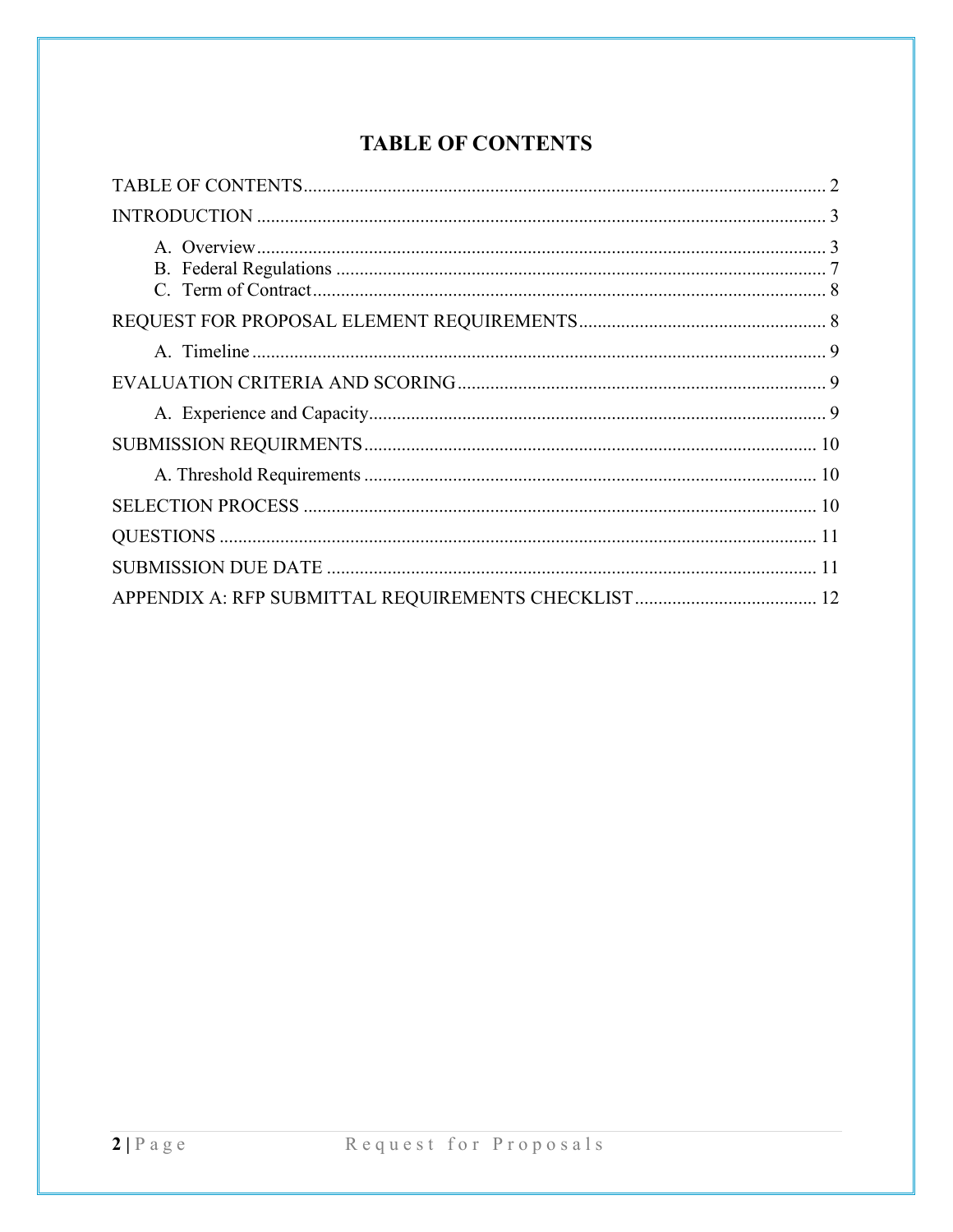## **INTRODUCTION**

#### <span id="page-2-1"></span><span id="page-2-0"></span>**A. Overview**

This Request for Proposals ("RFP") is being issued by Employ Prince George's (EPG), and in partnership with the Prince George's County Workforce Development Board, to announce a call for Training Vendors and Institutions to apply to become a registered Training Provider on the Prince George's County Workforce Development Board Local Training Provider List (WDB LTPL) and the EPG, also doing business as Employ DMV, Training Provider List. (EPG TPL)

Becoming a registered Training Provider on the WDB LTPL and the EPG TPL will provide your training institution opportunities to receive non-WIOA funding to train job seekers in occupational skills training programs and post-secondary training, less than a bachelor's degree, that is connected to an industry recognized credential, a bright outlook/high growth occupation, within an In-Demand Industry designated by the Prince George's County Workforce Development Board. Through this proposal, EPG and the WDB intend to expand their Training Provider List to create a more robust and diverse list of course offerings for job seekers and businesses in the District of Columbia, Maryland, and Northern Virginia. Becoming a registered Training Provider with the WDB and EPG will support Prince George's County and our regional economy as we recover from the negative impacts of the Coronavirus Disease 2019 (COVID-19) pandemic. Proposals will be reviewed on a rolling basis and will be assessed annually, using Scorecard Data, to evaluate the completion, credential, and placement rate of each individual program. Training Vendors responding to this proposal should become familiar with WDB and EPG American Rescue Plan Act policies, definitions, and procedures, Maryland Department of Labor EARN policies and procedures, WDB policies and procedures, EPG policies and procedures, the operations of Prince George's County American Job Center Community Network, and the operations of Prince George's County's American Job Centers.

EPG seeks to attract Training Vendors and Institutions who specialize in short-term occupational skills training, less than a Bachelor's Degree. Courses can be held in-person, virtually or through a hybrid model. The selected Respondents will train job seekers in career training programs that align with Prince George's County Local Workforce Development Areas vision of the workforce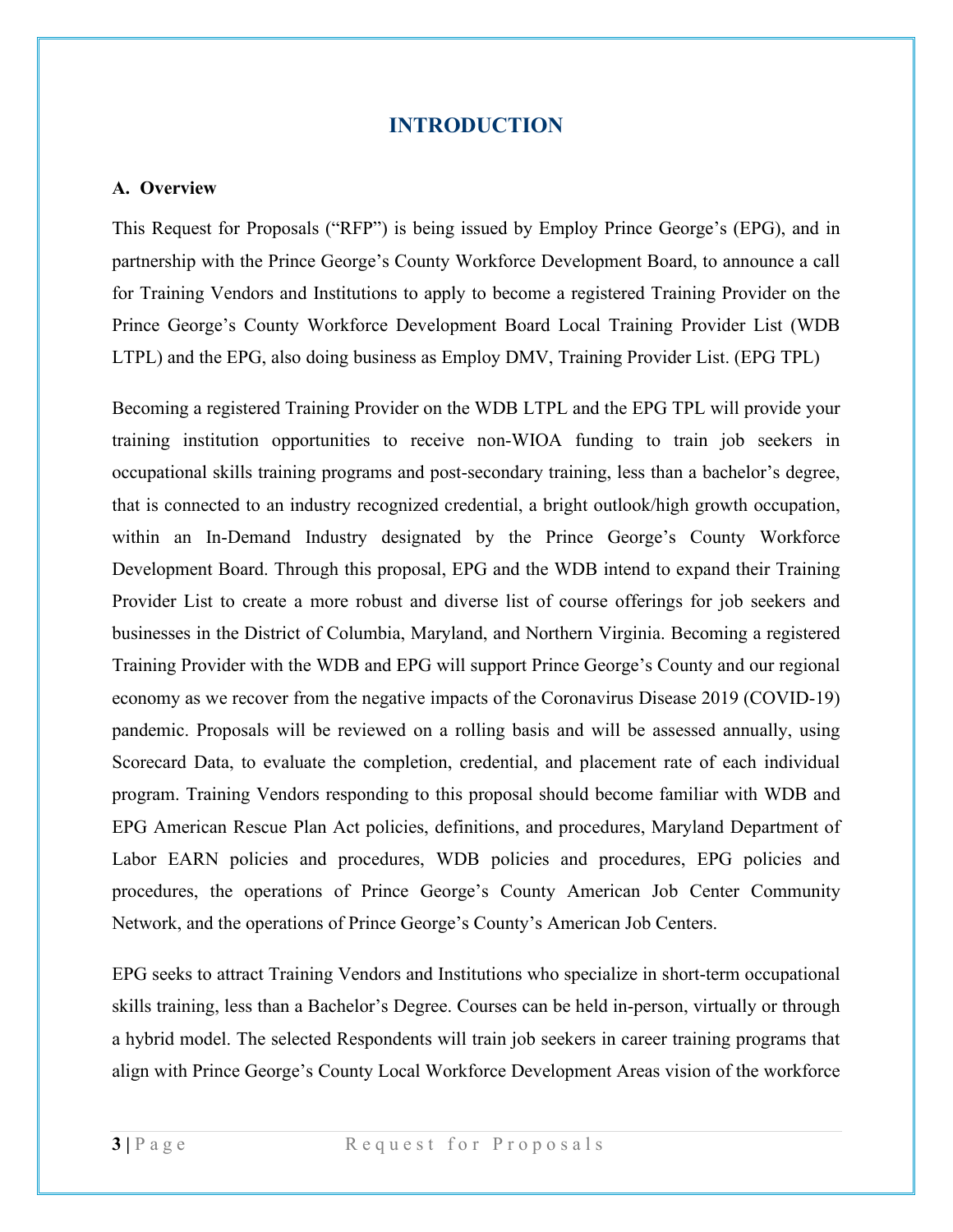development system, as written in the provisional **2020 - [2024 Local Plan](https://pgcajc.com/wp-content/uploads/2021/06/PGC-2020-2024-Local-Plan-Pre-Public-Comment.pdf)**. Proposals must include:

- Training Vendor Overview
- Accreditation & Funding Information
- Individual Program Information
- Tuition & Fees
- Credential and Licensure Information

EPG and the WDB have both established a Training Provider List to present a broad and diverse selection of training choices to support employment goals of individual job seekers available for Non-WIOA funding. Training Vendors accepted onto the EPG and WDB Training Provider List can accept Non- Individual Training Accounts (Non-ITA) vouchers from any of EPG's fourteen (14) Demographic or Industry Initiative Programs and WDB Adult, Youth, and Dislocated Worker Career Service Providers. Inclusion on an EPG or WDB Training Provider List does not guarantee that funding is available or that customers will select to participate in a course or series of courses at a particular Training Vendor. Availability of funding is subject to change and is based on many factors, including assessment of an individual's employment needs, skills, interests, and aptitudes. Job Seekers must be enrolled in an EPG program, or a WDB Adult, Youth, and Dislocated Worker Career Service Provider program, and complete all eligibility and pre-requisites before enrollment with a registered Training Vendor.

Successful Respondents will demonstrate their familiarity with the supply of workforce talent within the District of Columbia, Maryland, and Northern Virginia area and the general needs of businesses as it relates to the proposed training program(s). Training Programs should be designed to align with the most current industry trends, processes, and technology to adequately prepare job seekers to succeed in employment that aligns with our region's in-demand occupations.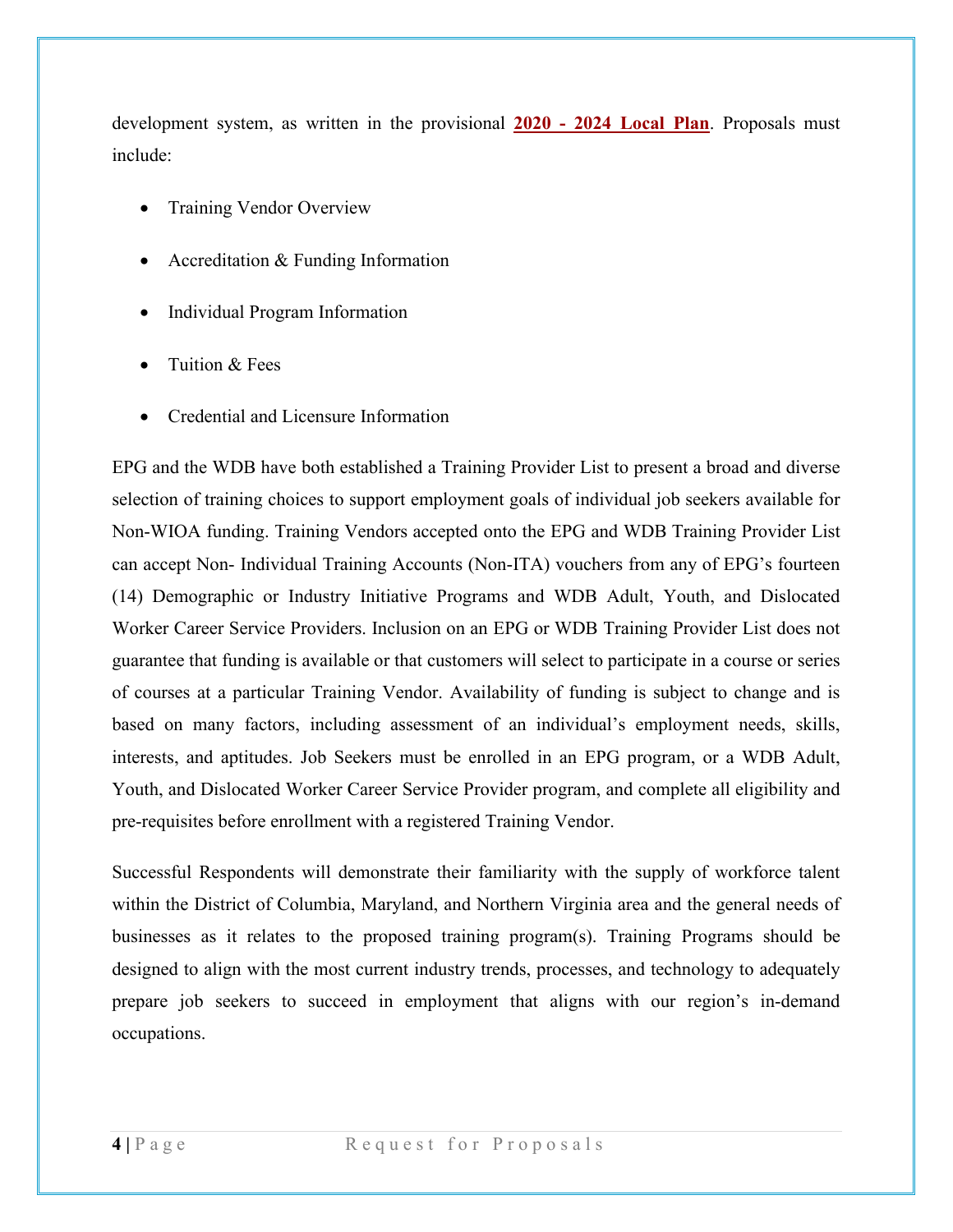| #              | <b>Industry</b>                                            | #  | <b>Industry</b>                 | #  | <b>Industry</b>                      |
|----------------|------------------------------------------------------------|----|---------------------------------|----|--------------------------------------|
| $\mathbf{1}$   | Healthcare and Social<br><b>Services</b>                   | 6  | Education                       | 11 | Recreation, Tourism &<br>Hospitality |
| $\overline{2}$ | Food and Beverage<br>Manufacturing                         |    | Transportation and<br>Logistics | 12 | Accommodation and Food<br>Services   |
| 3              | <b>Advanced Manufacturing</b>                              | 8  | <b>Government Services</b>      |    | 13 Retail Trade                      |
| $\overline{4}$ | <b>Construction and Real</b><br>Estate                     | 9  | <b>Information Technology</b>   |    |                                      |
| 5              | Professional, Scientific, and<br><b>Technical Services</b> | 10 | <b>Business Services</b>        |    |                                      |

Training Vendors with demonstrated experience in creating and delivering these types of services and with an interest in making their services available to EPG and WDB Adult, Youth, and Dislocated Worker Career Service Providers are invited to respond to this RFP. "Respondents" means the companies, or individuals, that submit proposals in response to this RFP. It is understood that the selected Respondent(s) acting as an individual, partnership, corporation, or other legal entity, is state licensed and certified, as needed. The Respondent shall be financially solvent and each of its members if a joint venture, its employees, agents, or subconsultants of any tier shall be competent to perform the services required under this RFP document.

Nothing in this RFP shall be construed to create any legal obligation on the part of EPG, the WDB, or any respondents. EPG reserves the right, in its sole discretion, to amend, suspend, terminate, or reissue this RFP in whole or in part, at any stage. In no event shall EPG, nor the WDB, be liable to respondents for any cost or damages incurred in connection with the RFP process, including but not limited to, all costs of preparing a response to this RFP or any other costs incurred in reliance on this RFP. No respondent shall be entitled to repayment from EPG for any costs, expenses or fees related to this RFP. All supporting documentation submitted in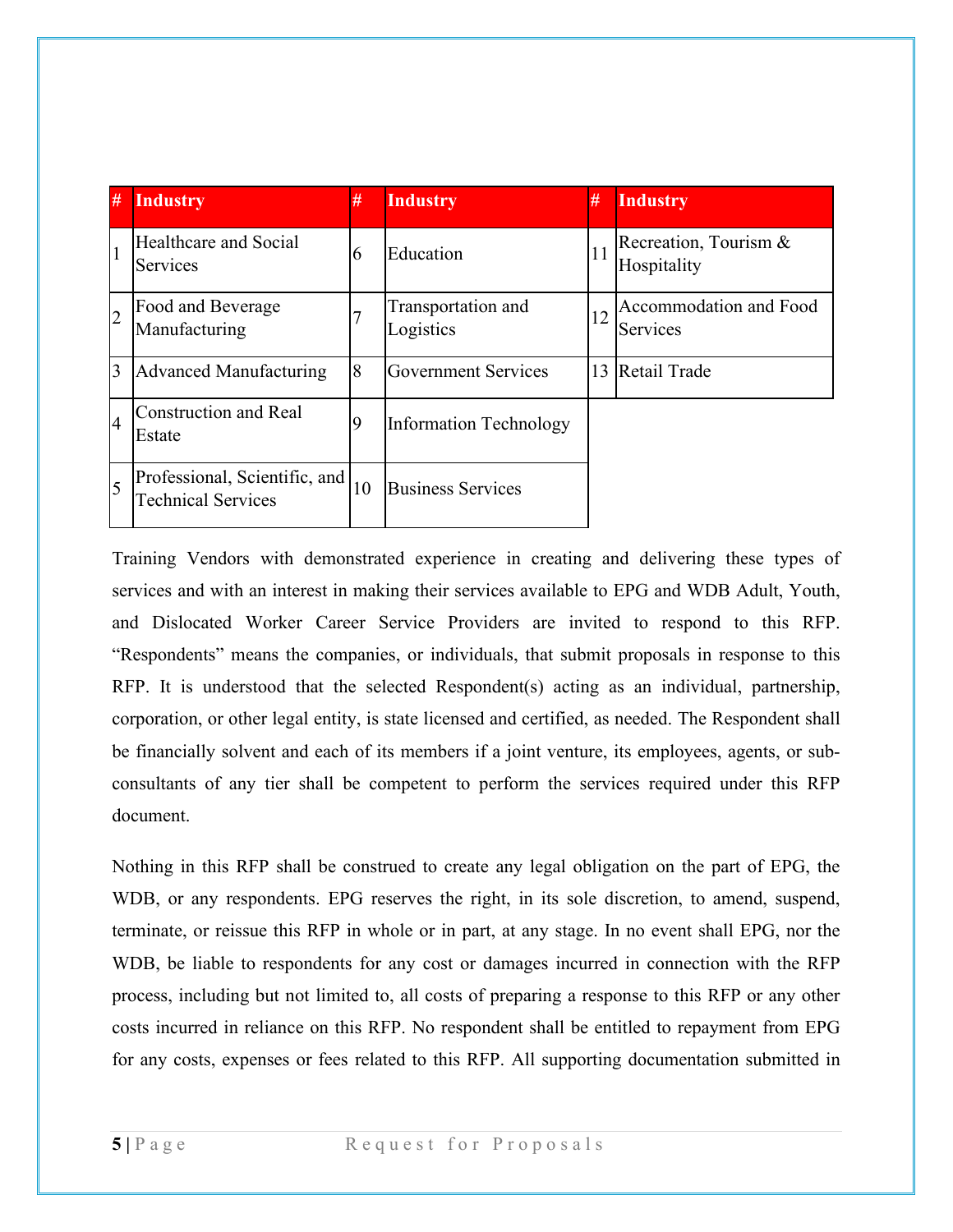response to this RFP will become the property of EPG. Respondents may also withdraw their interest in the RFP, in writing, at any point in time as more information becomes known.

#### **Prince George's County Workforce Development Board**

Maryland's Public Workforce System consists of 13 Local Workforce Development Areas, including the Prince George's County Workforce Development Area. Each Local Workforce Development Area is governed by a Local Workforce Development Board. The WDB is a 34 member Local Workforce Development Board, appointed by the Prince George's County Office of the County Executive, governing the Prince George's County Workforce Development Area.

The WDB is a dynamic group of private and public sector partners that provides leadership, direction, and policy oversight for the workforce delivery system in Prince George's County. The mission of the WDB is to be a Local Workforce Development Board that drives the innovation, integration, continuity, productivity, and efficiency of a workforce system that produces a robust, qualified, and skilled workforce that meets the needs of the business community. The WDB achieves its mission by providing guidance over the Prince George's County Public Workforce System, modeled as the first public workforce system operating as a free membership network, the Prince George's County American Job Center Community Network (**[www.pgcajc.com](http://www.pgcajc.com/)**). The Prince George's County American Job Center Community Network serves over 20,000 job seekers and 1,500 businesses annually.

## **Employ Prince George's**

EPG (www.employpg.org) is a nonprofit organization based in Largo, Maryland. EPG administers a menu of workforce development services for job seekers and businesses. The mission of EPG is to improve the local economy by creating a demand-driven workforce system with workforce development programs that deliver qualified workers to businesses, improves the productivity of businesses, and provides job seekers with opportunities for careers in high demand/high growth industries.

EPG serves as the Staff and Fiscal Agent of the WDB. Prince George's County has designated one comprehensive American Job Center in Largo, MD and one affiliate center, located within the Tanger Outlet in National Harbor. Both centers support six Demographic Programs, two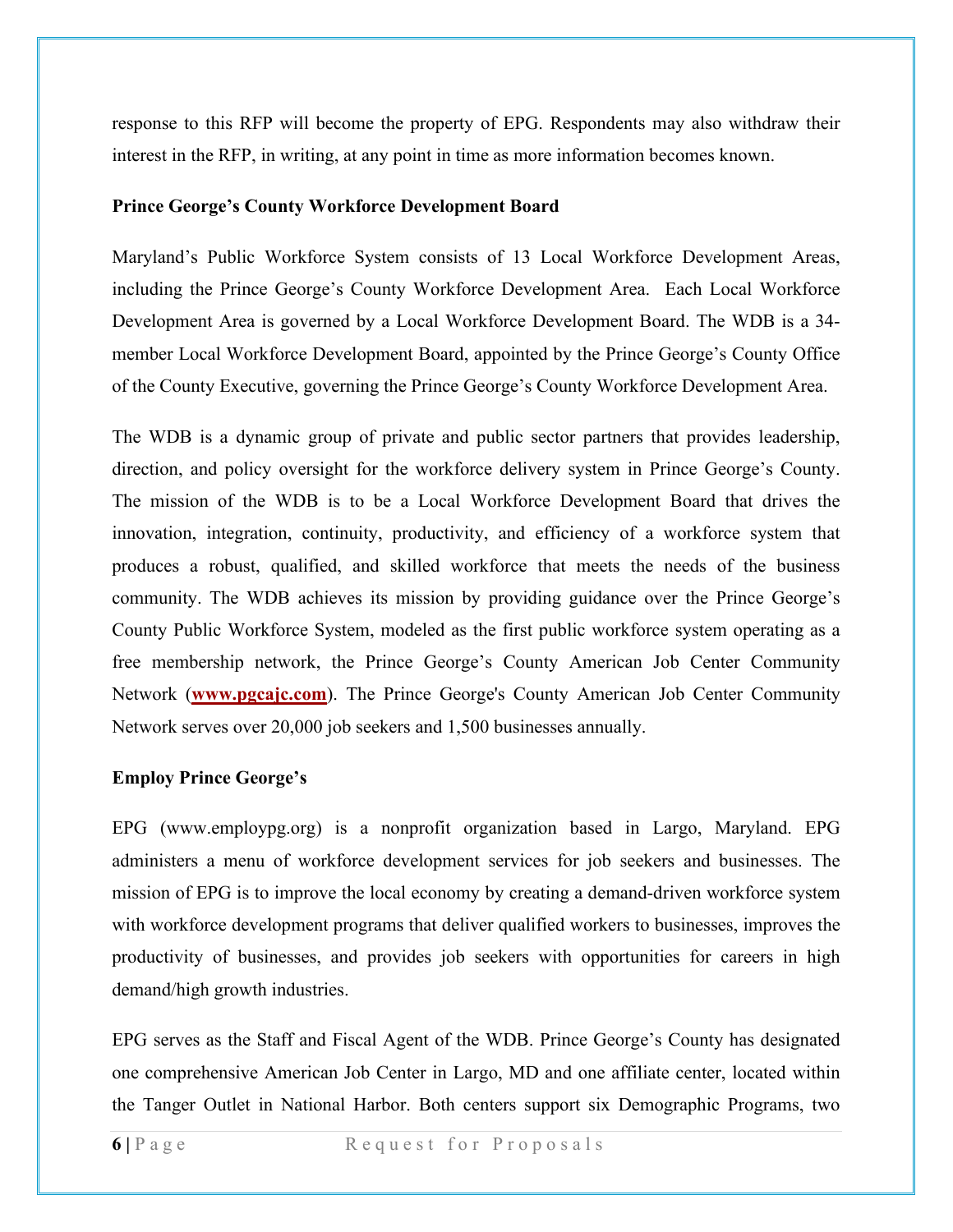Youth Programs, and Apprenticeship Program, and seven Industry Bridge Programs that are supported through a combination of Federal, State, Local, Private and Nonprofit grant funds.

## **Prince George's County American Job Center Network**

The WDB, in partnership with EPG, created a new approach to operating the local public workforce develop system in 2018, with an increased focus on partnership, integration and leveraging local area resources to maximize federal performance outcomes and positive impact on the local economy. Through a tiered membership model, Prince George's County American Job Center Network (AJCCN) aligns and leverages resources of its core and partner programs to achieve the strategic vision and goals of the workforce development board. There are currently over 65 partners engaged in the AJCCN.

## **The Workforce Impact of COVID**-**19 on Prince George's County**

In Prince George's County, at least 1 in 10 residents, or 95,187 people, have contracted Covid-19 and 1,657 have died from the disease. Likewise, and since January 2020, Prince George's County's economy has struggled with unemployment rates rising from 3.7% to 8.3%, with a high of 10.9% in July and August of 2020. Along with high unemployment rates, Prince George's County employment decreased by over 44,000 and the overall labor force decreased by over 22,000.

Covid-19's impacts on the Prince George's County economy is even greater when compared to December 2019, the month the World Health Organization identified as the start of Covid-19. To combat the negative impacts of Covid-19 on the Prince George's County economy, Employ Prince George's is drastically increasing training and development opportunities for job seekers looking to upskill or retool their existing skills as they prepare to return to work. Employ Prince George's goal is to assist Prince George's County rebound from the recession caused by Covid-19.

## <span id="page-6-0"></span>**B. Federal Regulations**

Award recipients providing training services in response to this RFP must become familiar with the American Rescue Plan Act, US Department of the Treasury Interim Final Rule, unless stated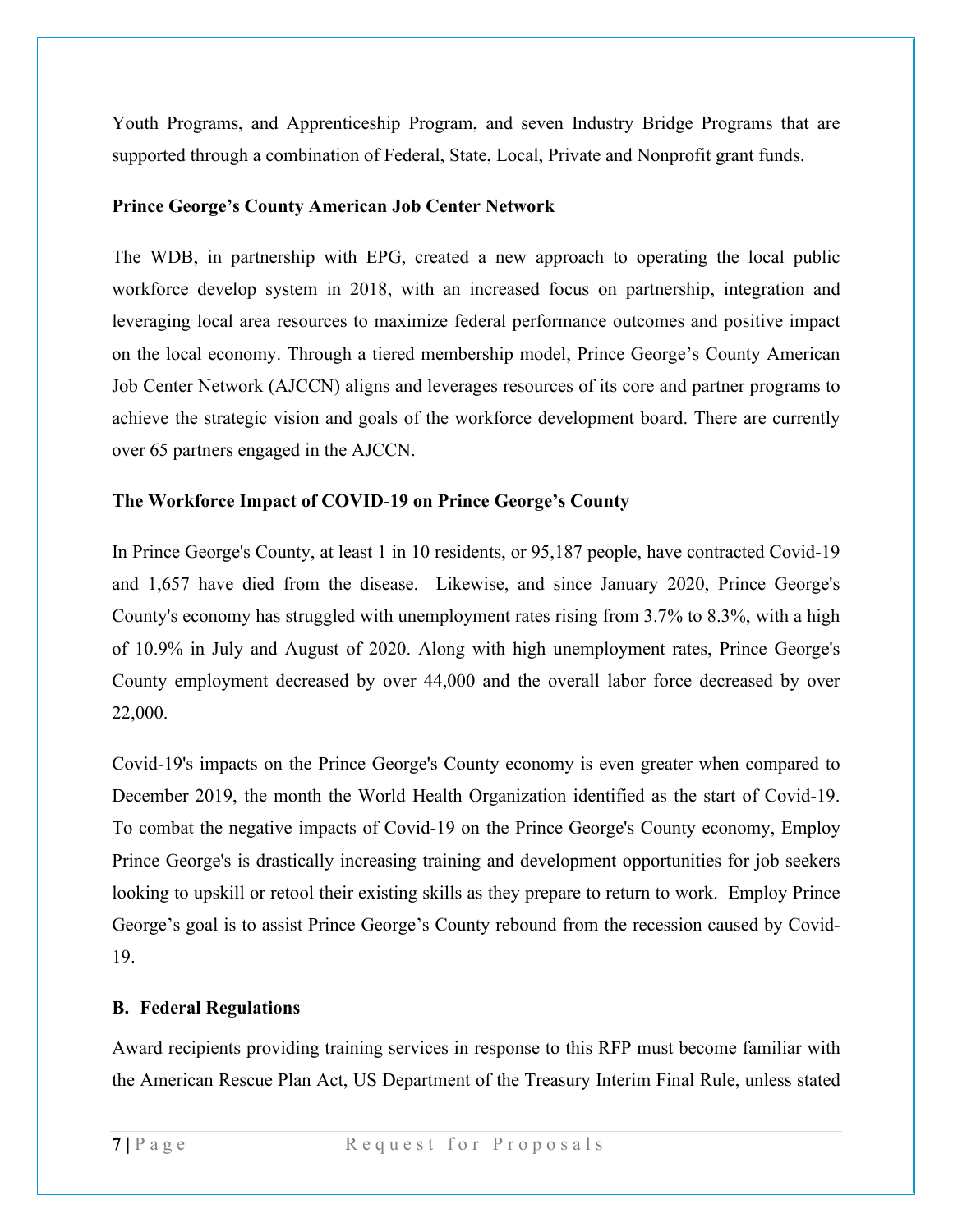otherwise in the final rule adopted and promulgated. Until that point, the guidance listed above takes precedent. Furthermore, any state legislation that dictates requirements for spending ARP funds must be adhered to as well. Respondents are strongly encouraged to read these regulations prior to submitting their response to this RFP.

## <span id="page-7-0"></span>**C. Term of Contract**

Any contract awarded pursuant to this RFP solicitation shall be for a contract period up to **thirtysix (36) months**, with the possibility of an extension based on the performance outcomes of trained participants. Registered Training Providers represented on the Training Provider List must report performance outcomes, including class completion rate, credential/licensure attainment and job placement rate on a **quarterly** and **annual** basis.

## **REQUEST FOR PROPOSAL ELEMENT REQUIREMENTS**

<span id="page-7-1"></span>Training Providers applying for the Local Training Provider List who are **not** currently on the state approved Eligible Training Providers List (ETPL) must complete the following steps:

- 1. Create an account to complete and submit **Phase I** of the response package via our online **[portal](https://www.grantrequest.com/SID_6250?SA=SNA&FID=35022)**.
- 2. Employ Prince George's internal review team will evaluate your **Phase I** response for content and completion.
- 3. If approved, the respondent will receive an invitation by email to complete **Phase II** of the response package.
- 4. Complete **Phase II** of the response package. Respond to all questions and upload applicable attachments. If your organization is requesting to add more than one program to the Local Training Provider List, you must complete **Phase II** of the response package for each program individually. Each program will be assessed, scored, and approved or rejected separately based on the information received.

Training Providers applying for the Local Training Provider List who are currently on the state approved Eligible Training Providers List (ETPL) may "opt-in" for any program offered, even if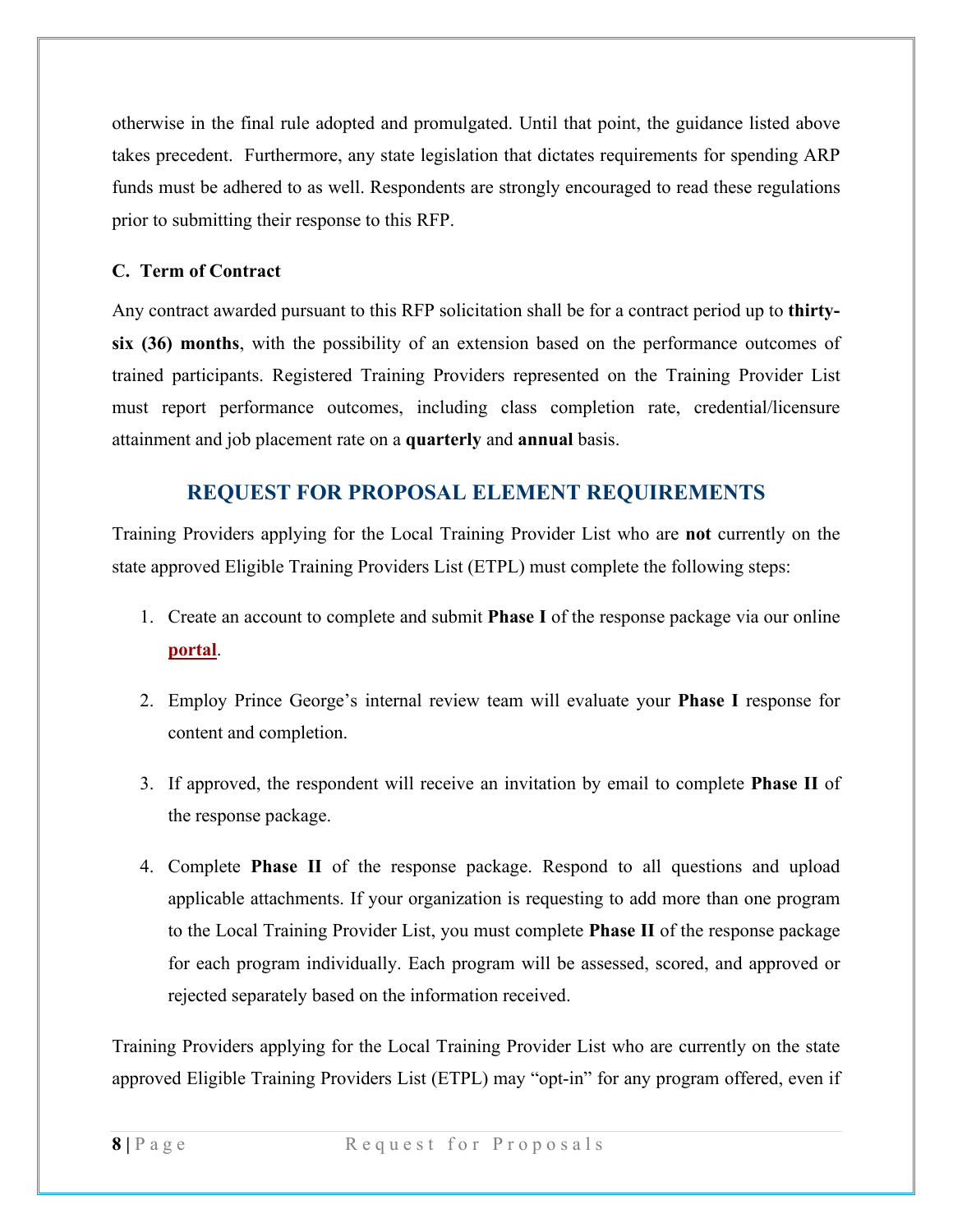it is not on the state ETPL and can do so by submitting your program information via our **[online](https://www.grantrequest.com/SID_6250?SA=SNA&FID=35022)  [portal](https://www.grantrequest.com/SID_6250?SA=SNA&FID=35022)**. **Note: You will be required to provide proof that you are on the EPTL.** Our review team will evaluate all programs separately and reserves the right to approve or deny programs during the review process.

#### <span id="page-8-0"></span>**A. Timeline**

RFP submissions are accepted on a rolling basis. Respondents will be notified when their proposal is received. Proposals will be reviewed for compliance and completeness and award announcements will be made within thirty (30) calendar days from the date the proposal is submitted.

## **EVALUATION CRITERIA AND SCORING**

<span id="page-8-1"></span>In evaluating responses to this Request for Proposal, EPG will take into consideration the experience, capacity, and costs that are being proposed by the Respondent. The following Evaluation Criteria will be considered in reviewing submittals:

## <span id="page-8-2"></span>**A. Experience and Capacity**

The point system is to evaluate the experience and capacity of the Respondent.

- Respondents will be awarded up to 15 points for experience providing this type of service.
- Respondents will be awarded up to 15 points for demonstrating their capacity to track customer outcomes at the completion of training and up to one year after training completion.
- Respondents will be awarded up to 10 points for pricing.
- Respondents will be awarded up to 50 points for the content of each required proposal elements and how the contractor will ensure the highest quality and accuracy (based on Federal guidance) of each of the proposal elements:
	- **Provider Overview, Accreditation & Funding, Individual Program** Information, Tuition & Fees, Credential & Licensure Information
- Respondents will be awarded 10 points for innovation, accuracy (based on Federal guidance), and detail.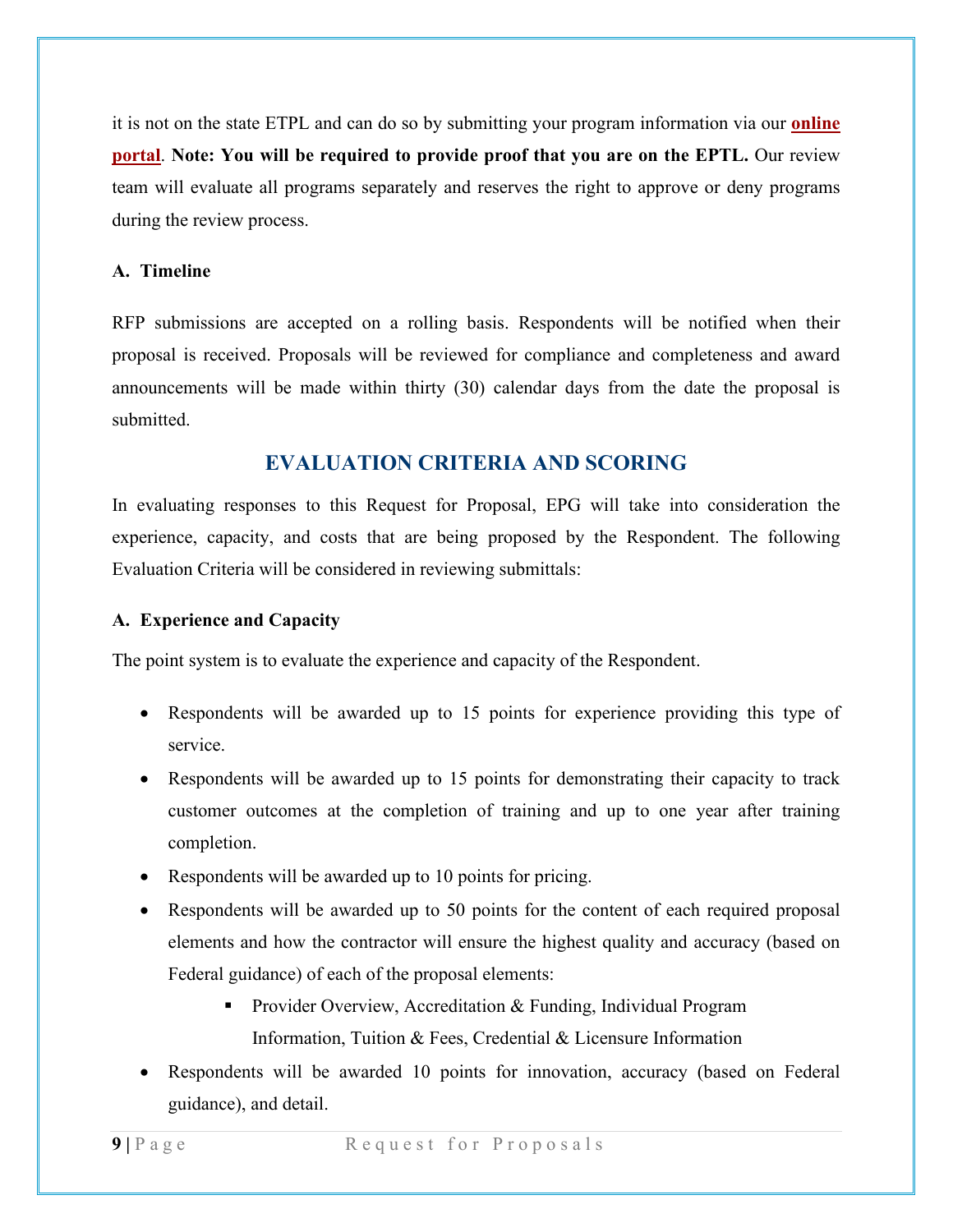## **SUBMISSION REQUIRMENTS**

<span id="page-9-0"></span>RFP responses must be submitted via our **[online grant application portal](https://www.grantrequest.com/SID_6250?SA=SNA&FID=35022)**. **Responses not submitted in the requested format will not be considered.** Questions regarding technical assistance with our online application portal should be submitted in writing via email to **Ericka Stevens** at **[ENStevens@co.pg.md.us](mailto:ENStevens@co.pg.md.us)** with the following subject line: **Technical Assistance: Training Provider RFP.** Respondents are advised to adhere to the Submittal Requirements. Failure to comply with the instructions of this RFP will be cause for rejection of submittals. EPG reserves the right to seek additional information to clarify responses to this RFP. Each response must include the following:

#### <span id="page-9-1"></span>**A. Threshold Requirements**

These documents must be submitted and acceptable before EPG will review the Experience and Capacity proposal:

Certificate of Good Standing (Corporation) or Certificate of Existence (Limited Liability Company) issued by the Maryland Secretary of State (If Respondent is a joint venture, a Certificate of Good Standing or Certificate of Existence, as applicable, must be submitted for each entity comprising the joint venture.)

Conflict of Interest Statement & Supporting Documentation: Respondent shall disclose any professional or personal financial interests that may be a conflict of interest in representing the EPG. In addition, all Respondents shall further disclose arrangement to derive additional compensation from various investment and reinvestment products, including financial contracts.

## **SELECTION PROCESS**

<span id="page-9-2"></span>The Selection Committee comprised of EPG staff will review qualifications in accordance with the evaluation criteria set forth herein. Proposals that are submitted timely and comply with the mandatory requirements of the RFP will be evaluated in accordance with the terms of the RFP. Any contract resulting from this RFP will not necessarily be awarded to the vendor with the lowest price. Instead, contract shall be awarded to vendors who complete the RFP and offer training that aligns with the in-demand sectors outlined in our provisional **2020 - [2024 Local](https://pgcajc.com/wp-content/uploads/2021/06/PGC-2020-2024-Local-Plan-Pre-Public-Comment.pdf)**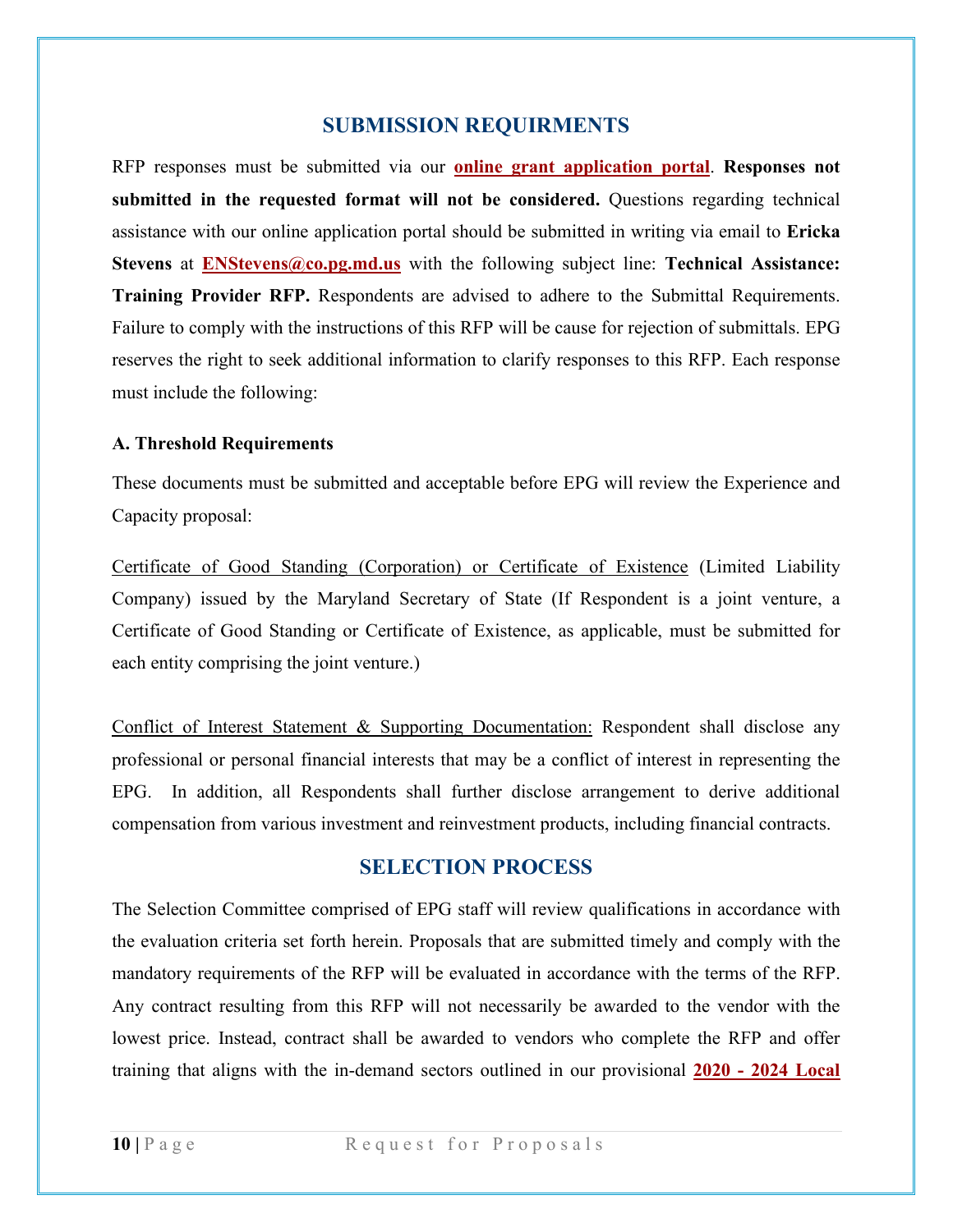**[Plan](https://pgcajc.com/wp-content/uploads/2021/06/PGC-2020-2024-Local-Plan-Pre-Public-Comment.pdf)**. EPG intends to award multiple contracts to establish a diverse and robust local training provider list.

## **QUESTIONS**

<span id="page-10-0"></span>General questions regarding this RFP or its content should be submitted in writing via email to **Amanda Wagner** at **[ATWagner@co.pg.md.us](mailto:ATWagner@co.pg.md.us)** with the following subject line: **Inquiry: Training Provider RFP.**

Questions regarding **technical assistance** with our online application portal should be submitted in writing via email to **Ericka Stevens** at **[ENStevens@co.pg.md.us](mailto:ENStevens@co.pg.md.us)** with the following subject line: **Technical Assistance: Training Provider RFP.**

## **SUBMISSION DUE DATE**

<span id="page-10-1"></span>Responses are accepted on a rolling basis. RFP responses must be submitted via our online grant application portal which can be accessed **[here](https://www.grantrequest.com/SID_6250?SA=SNA&FID=35022)**. **Responses not submitted in the requested format will not be considered.**